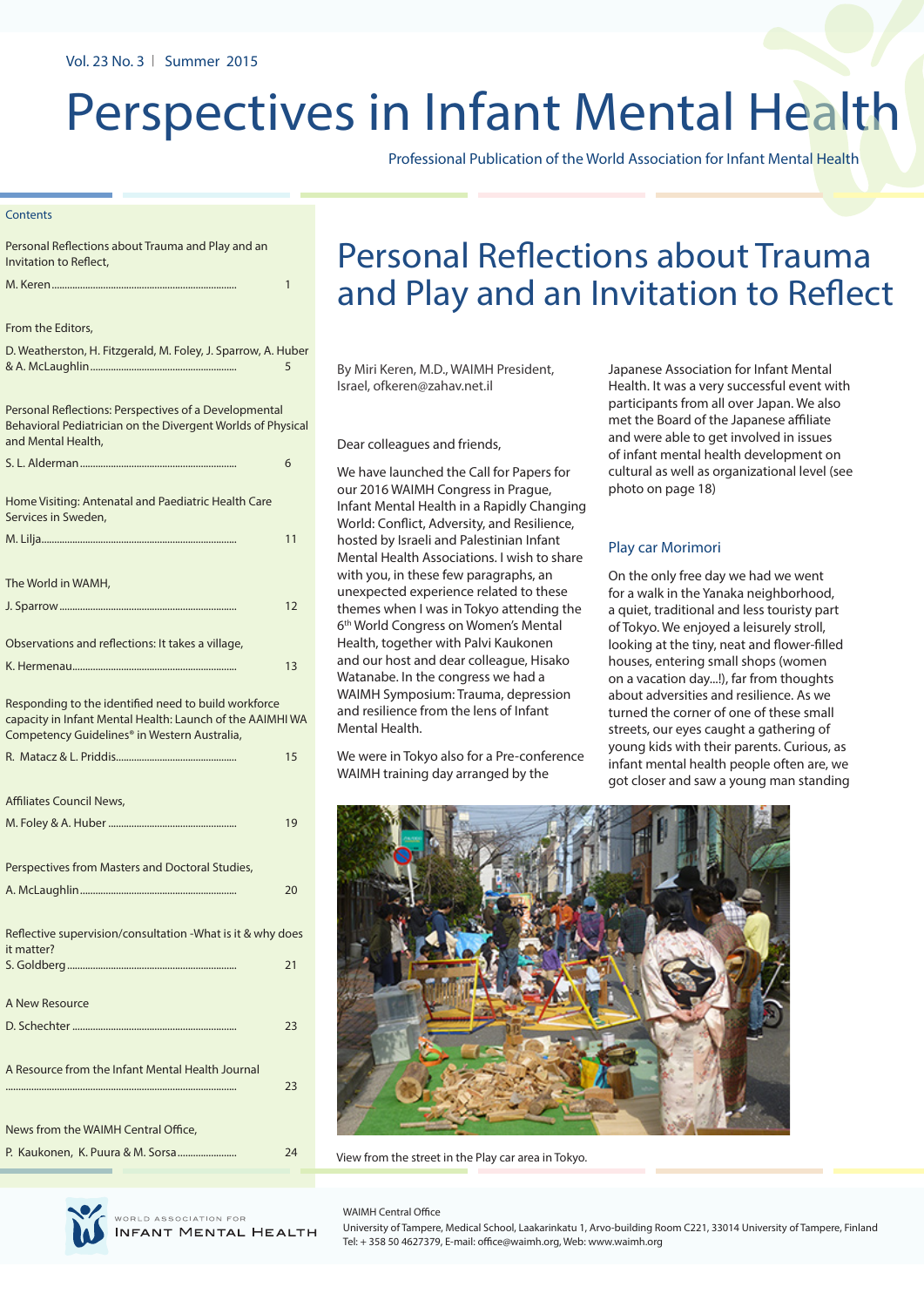# Editorial Staff

Editor Deborah Weatherston, USA

Assistant Editors

Hiram E. Fitzgerald, USA Maree Foley, Switzerland

### Editorial Board

Astrid Berg, South Africa France Frascarolo, Switzerland Antoine Guedeney, France Anna Huber, Australia Mariko Iwayama, Japan Connie Lilas, USA Catherine Maguire, Ireland Mary Marchel, USA Mirjami Mäntymaa, Finland Campbell Paul, Australia Kaija Puura, Finland Joshua Sparrow, USA Mark Tomlinson, South Africa Robin Treptow, USA Elizabeth Tuters, Canada Jean Wittenberg, Canada Charles Zeanah, USA

### Production Editor

Minna Sorsa, Finland

Perspectives in Infant Mental Health is a quarterly publication of the World Association for Infant Mental Health. Address correspondence to Deborah Weatherston (dweatherston@mi-aimh.org). ISSN 2323-4822. All opinions expressed in Perspectives in Infant Mental Health are those of the authors, not necessarily those of WAIMH's. Permission to reprint materials from Perspectives in Infant Mental Health is granted, provided appropriate citation for source is noted. Suggested format: Perspectives in Infant Mental Health 2015, Vol 23, No. 3, WAIMH.



in the middle of toddlers and parents, explaining something (in Japanese, of course!). Around him were all kinds of wooden toys and musical toys spread on plain mattresses. At first, we thought it was a kind of Sunday outdoor playground for young parents and kids. At some point, we observed all the parents and toddlers suddenly laying down on the ground, hands covering their heads. The kids were playful; the grown-ups were somewhat sober. A young woman approached us - the typical foreigners observing what was happening - and explained, "This is an Earthquake Simulation Teaching Play, so kids and parents learn what to do." She smiled gently at our puzzled looks and told us that she and her husband had been doing this all around the country since 2011, after the Great East Japan Earthquake and radiation accident. She went on to explain, "You see, it becomes part of the playtime and is much less frightening than a formal training …even the younger ones understand. They will remember what they need to do in the



case of a new earthquake."

After a while we saw the young man grabbing a teddy bear and showing different ways of quickly wrapping it with the help of only a belt and a plain T-shirt and carrying it like in a kangaroo pouch. It taught to parents how to carry their infants if they have to run for cover.

"Desensitization, mastery and control through being well-informed" would be our professional words. This young couple intuitively understood the power of play in supporting resilience at the community level and have made it their own personal mission.





Photos from Tokyo and the Play car event.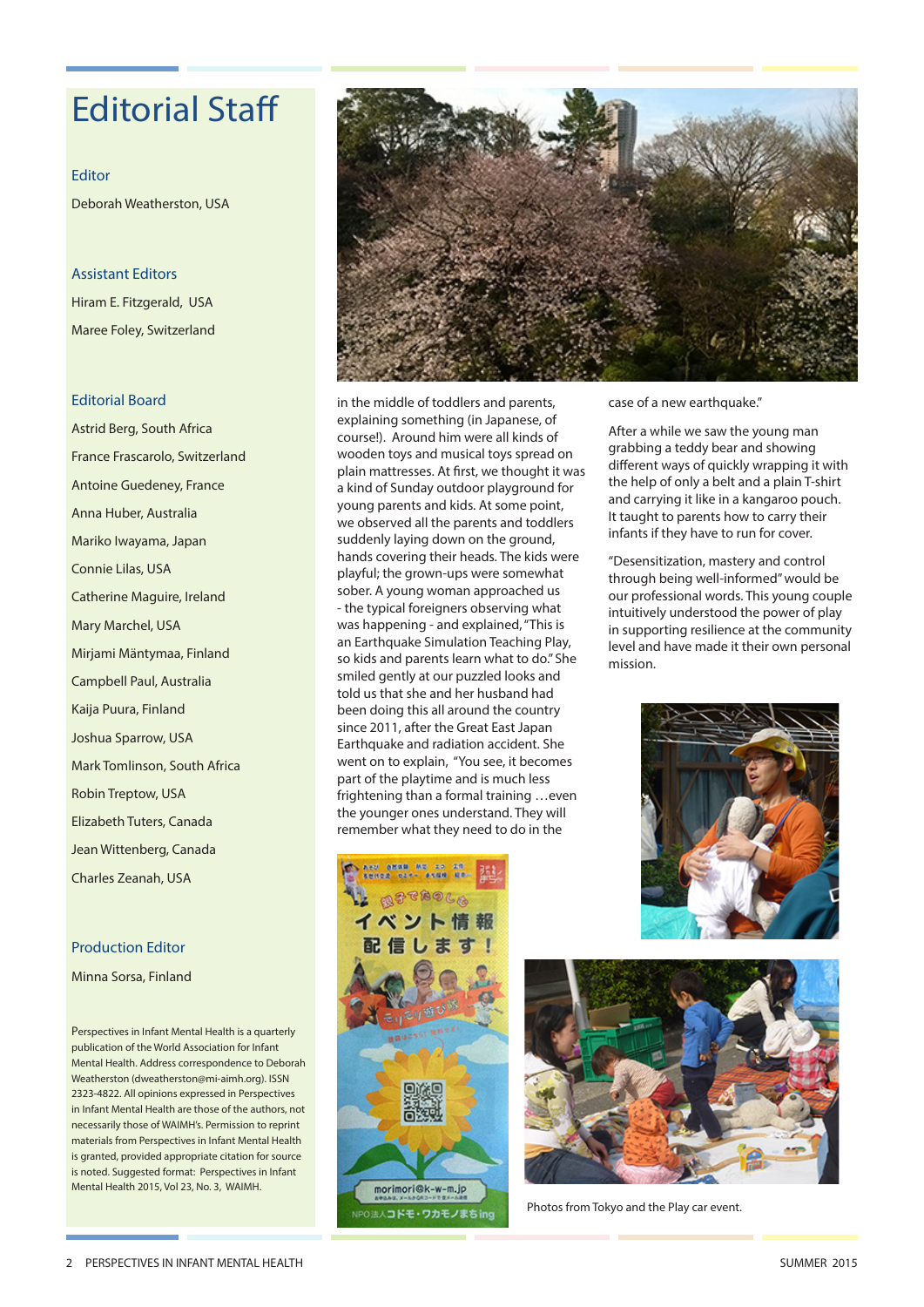Photos from Congress by Japanese Affiliate for Infant Mental Health at Mita Campus Keio University (Mayrch 2015). Yoko Hamada and Hisako Watanabe. Below Miri Keren and Congress registration.









WAIMH President Miri Keren and Executive Director Palvi Kaukonen meeting with the Board of the Japanese affiliate at Mita Campus Keio University:. From left to right: Yoko Hamada, Palvi Kaukonen, Miri Keren, Yoshie Komuro, Noriko Dalrymple, Hisako Watanabe, Keiko Yoshida and Hiroshi Yamashita.

### Trauma and Play

Returning to the World Congress on Women's Mental Health and to our symposium on trauma, depression and resilience, one of the participants commented and asked, "We have so many mass traumas nowadays that individual psychotherapies for all are totally irrelevant. What would you suggest as a way to intervene?" We told them about the couple teaching about an earthquake and what to do as a wonderful way to create resilience in response to trauma.

Two days later, Hisako took us to Kooriyama, the capital of the Fukushima region. We visited the PepKids Koriyama center that Kaija Puura described in the winter 2015 issue of Perspectives. Again, playfulness and the use of play to acquire trauma-related coping skills seemed to be a core component of the Japanese resilience kit for mass trauma.

When there are no children around, the adult's internal playfulness is not triggered and coping is more difficult. This is what we saw on our way to Idate, the village most severely hit by radiation. It is still closed to its inhabitants who were all farmers with wide houses and fields. The houses looked intact, as if nothing had happened. They were not destroyed by the earthquake, but the soil is filled with radiation. Only a few elderly people can be seen in the streets, very few cars are on the road, and there are no kids. Our driver, Mr. NIshida, who once lived in this village, made a sharp turn up a hill to show us the deserted elementary school of the village. Only the statue of a child and a radiation counter that showed that the radiation level was above the norm told us the story.

We had left a sunny Tokyo at 10 a.m. When we arrived at 5 p.m. at the Date Evacue Center, a strong cold wind hit our faces, as if resonating with what we were about to see and hear. We went along the "streets" of the camp, looking for "our man", Mr. Kenichi Hasegawa. Rows of tiny, identical, anonymous-looking houses where people had been living for an undetermined time conveyed a heavy feeling of sadness. Mr. Hasegawa, a sober looking farmer in his late fifties, led us to the gathering room of the camp and started telling us about his public fight for letting the truth come out. He is the leader of the evacuated village and in that role demands that the Japanese Government recognize their unforgivable fault of having postponed the children's evacuation 4 months after the earthquake, as well as not letting the people know that the level of radiation was extremely high. Radiation particles have since then been traced in the children's urine. Elderly people were convinced by the